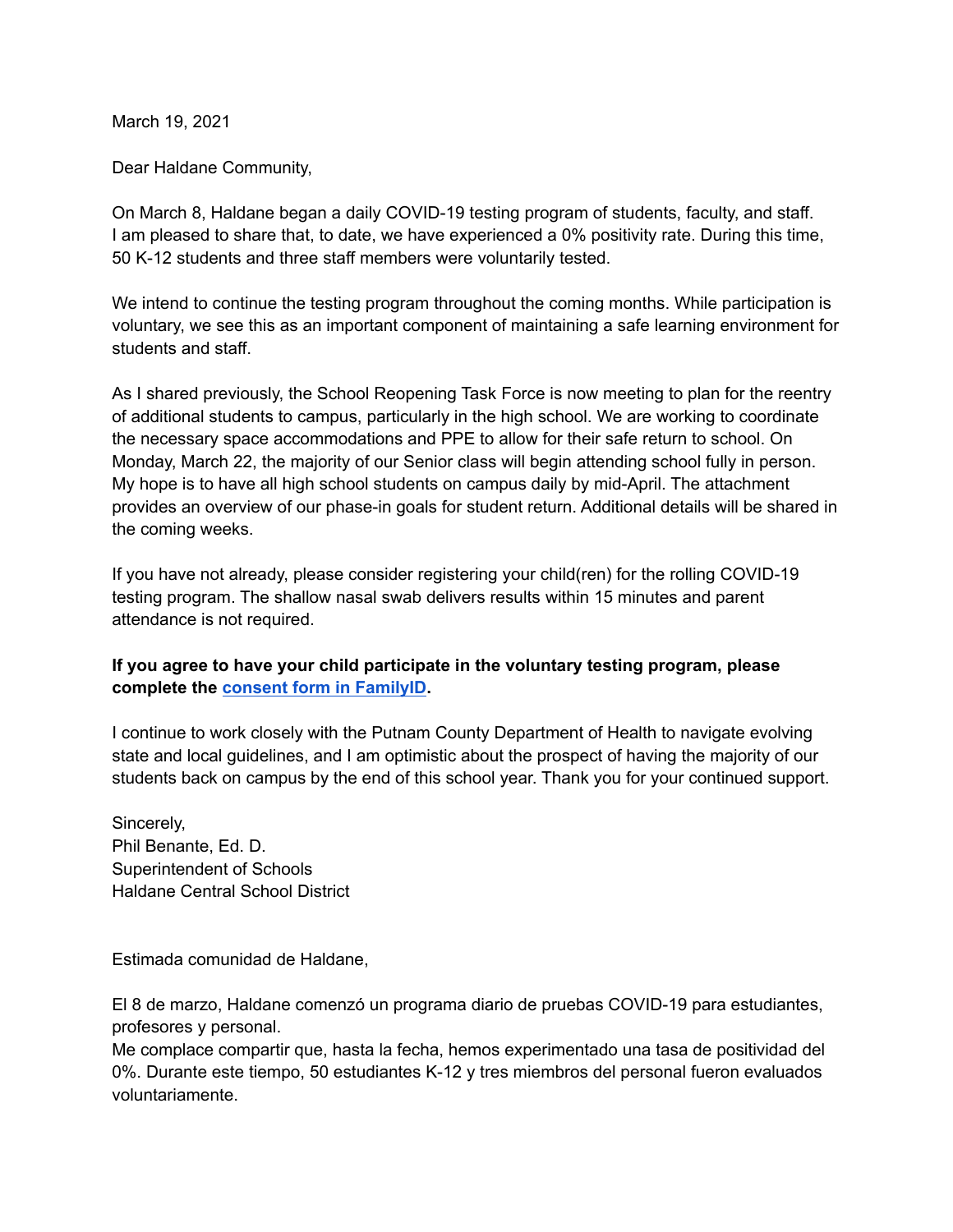Tenemos la intención de continuar con el programa de pruebas durante los próximos meses. Si bien la participación es voluntaria, vemos esto como un componente importante para mantener un ambiente de aprendizaje seguro para los estudiantes y el personal.

Como dije anteriormente, el Grupo de Trabajo de Reapertura de Escuelas se está reuniendo para planificar el reingreso de estudiantes adicionales al campus, particularmente en la escuela secundaria. Estamos trabajando para coordinar las adaptaciones de espacio necesarias y el PPE para permitir su regreso seguro a la escuela. El lunes 22 de marzo, la mayoría de nuestra clase de último año comenzará a asistir a la escuela completamente en persona. Mi esperanza es tener a todos los estudiantes de secundaria en el campus todos los días a mediados de abril. El archivo adjunto proporciona una descripción general de nuestras metas de incorporación paulatina para el regreso de los estudiantes. Se compartirán detalles adicionales en las próximas semanas.

Si aún no lo ha hecho, considere inscribir a su (s) hijo (s) en el programa continuo de pruebas COVID-19. El hisopo nasal poco profundo proporciona resultados en 15 minutos y no se requiere la asistencia de los padres.

Si acepta que su hijo participe en el programa de pruebas voluntarias, complete el formulario de consentimiento en FamilyID.

Continúo trabajando en estrecha colaboración con el Departamento de Salud del Condado de Putnam para navegar por las pautas estatales y locales en evolución, y soy optimista sobre la posibilidad de que la mayoría de nuestros estudiantes regresen al campus para fines de este año escolar. Gracias por su continuo apoyo.

Atentamente, Phil Benante, Ed. D. Superintendente de escuelas Distrito Escolar Central de Haldane